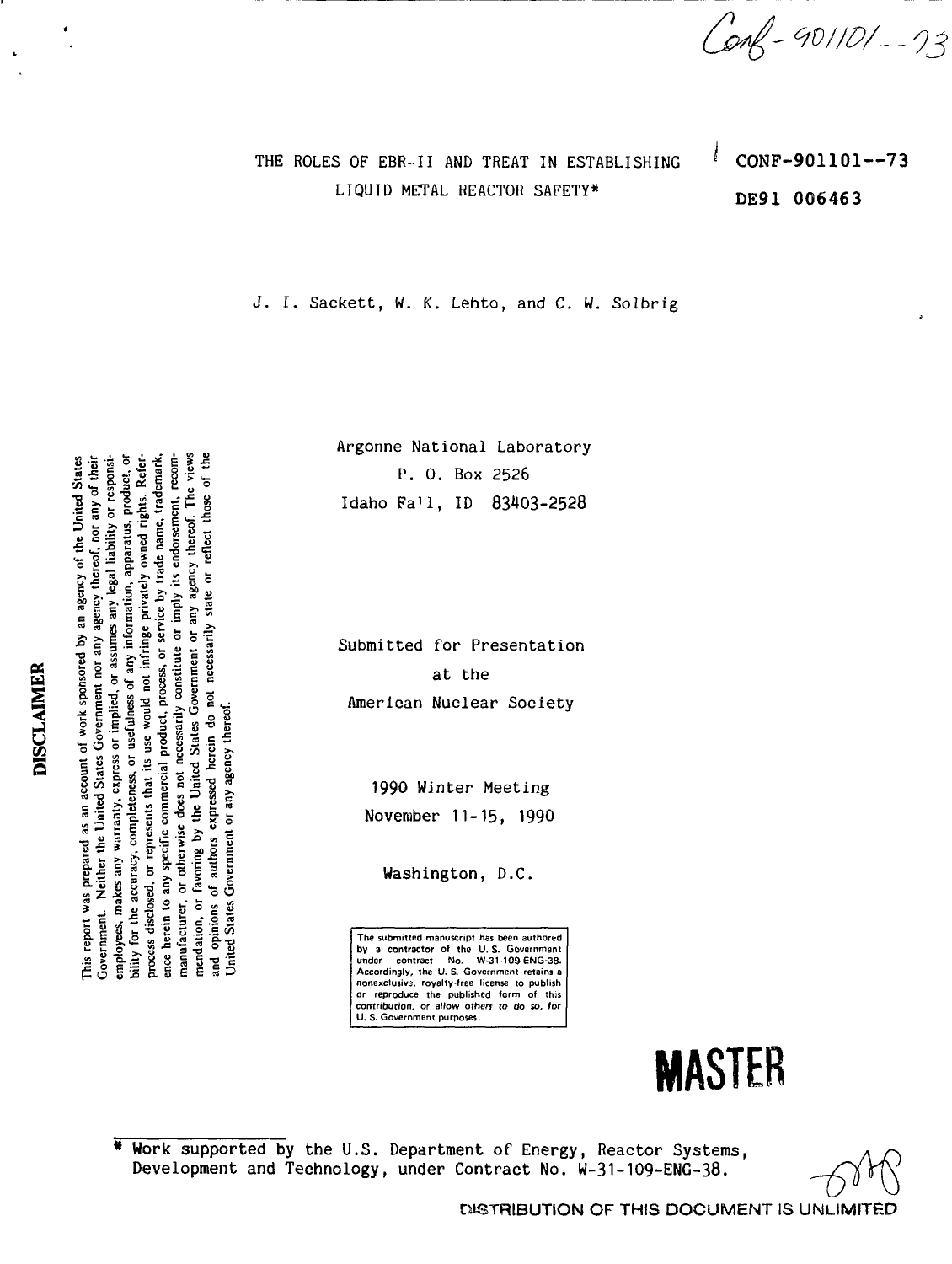# THE ROLES OF EBR-II AND TREAT IN ESTABLISHING LIQUID METAL REACTOR SAFETY

J. I. Sackett W. K. Lehto P.O. Box 2528 P.O. Box 2528 Idaho Falls, ID 83403 Idaho Falls, ID 83103 (208) 526-7671 (208) 526-7369

Argonne National Laboratory Argonne National Laboratory

C. W. Solbrig Argonne National Laboratory P.O. Box 2528 Idaho Falls, ID 83403 (208) 526-7064

#### ABSTRACT

This paper examines the role of the Experimental Breeder Reactor II (EBR-II) and Transient Reactor Test (TREAT) facilities in contributing to the understanding and resolution of key safety issues in liquid metal reactor safety during the decade of the 80's. Fuels and materials testing has been carried out to address questions on fuels behavior during steady-state and upset conditions. In addition, EBR-II has conducted plant tests to demonstrate passive response to ATWS events and to develop control and diagnostic strategies for safe operation of advanced LMRs.

TREAT and EBR-II complement each other and between them provide a transient testing capability that covers the whole range of concerns during overpower conditions. EBR-II, with use of the special Automatic Control Rod Drive System, can generate power change rates that overlap the lower end of the TREAT capability.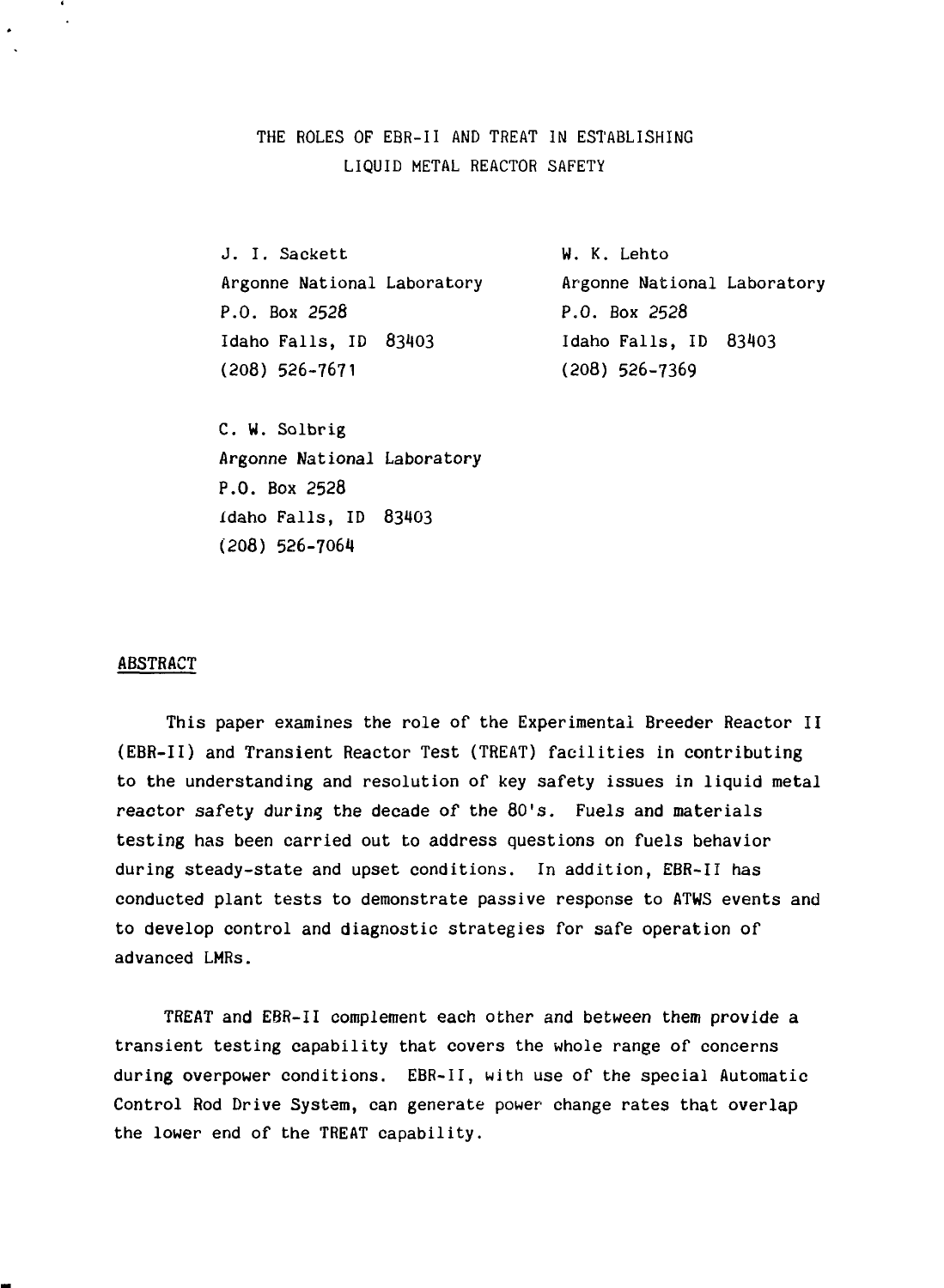#### 1. INTRODUCTION

Testing programs to support LMR development and safety research have evolved in EBR-II from the initial mission to demonstrate an LMR power plant with integral fuel processing, to its current mission as the Integral Fast Reactor (IFR) prototype with its advanced integral fuels processing scheme. Following the initial demonstration from 1964 to 1968, EBR-II was modified to include an SS radial reflector to enhance irradiation capabilities for oxide fuel testing and materials development. In this mode, the fuel for both the Fast Flux Test Facility (FFTF) and the Clinch River Breeder Reactor Plant were developed.

The third phase of the EBR-II testing program began in the late 1970's and expanded conventional steady-state fuels testing to include tests of the response of the fuel and plant to off-normal conditions, such as breached cladding, anticipated operational transients and overall plant transients, such as loss-of-flow and loss-of-heat sink from full power without scram. During this test phase, plant upgrades included providing special instrumented test facilities for in-core measurements, fission gas handling systems for breached fuel testing and computer controlled power shaping for transient testing. These programs have led to the designation of EBR-II as the IFR Prototype. Elements of this program include metal fuel development and demonstration of the integral fuel cycle, demonstration of the safety characteristics of the fuel and overall plant, demonstration of benign response to instrument and equipment malfunctions and demonstration of easier and enhanced safety regulation compliance.

The TREAT reactor is an air-cooled, thermal, heterogeneous test reactor designed to evaluate reactor fuels and structural materials under various transient situations. The design allows experiments to replace one or more of the 10.2 x 10.2 cm fuel elements in various parts of the core (usually the center). The TREAT core acts as a driver for the experiment. Very severe accidents, including those with fuel failure and consequent fuel coolant interaction, can be simulated.

-2-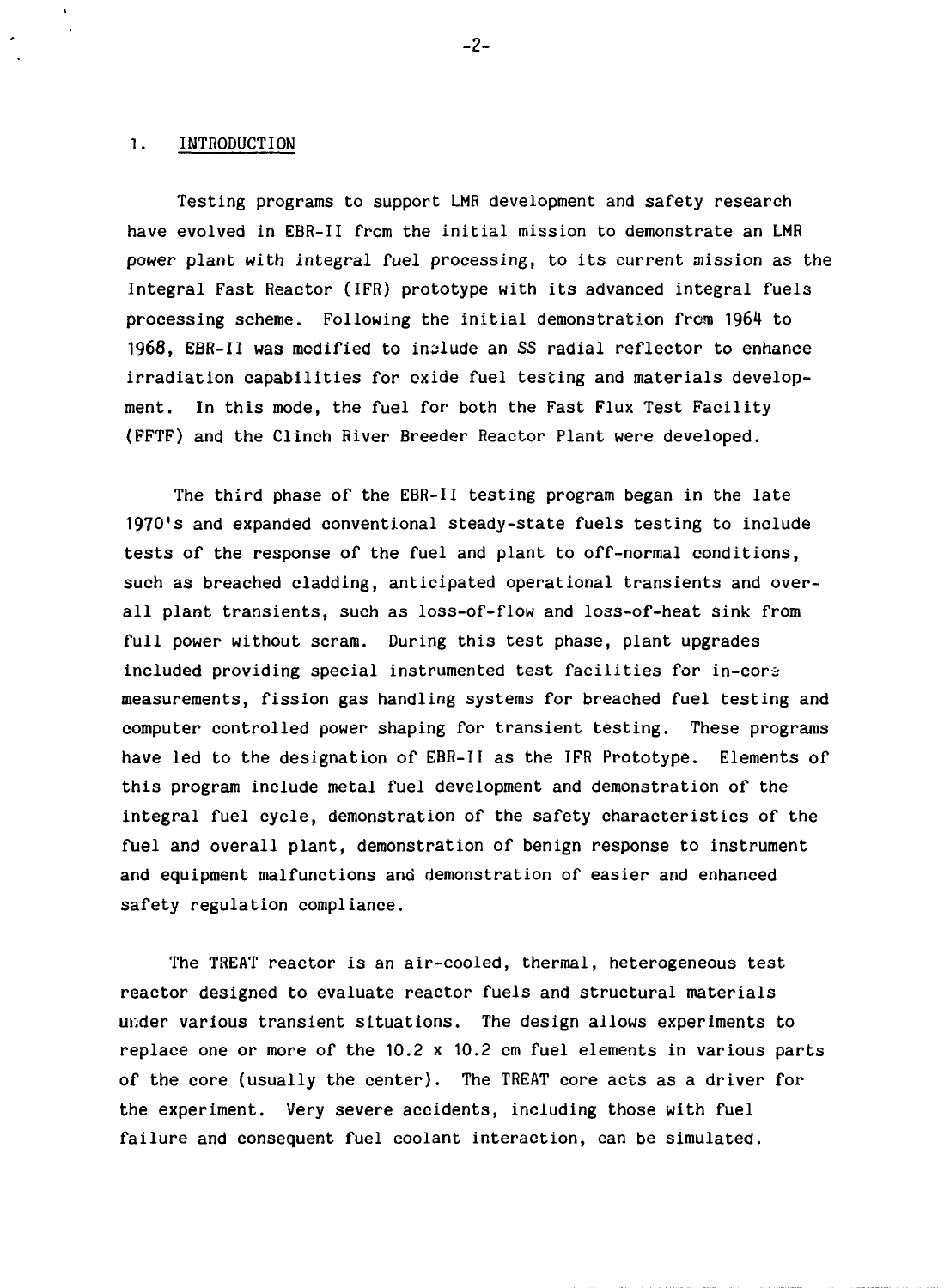The programs in EBR-II and TREAT compliment each other. EBR-II is capable of exploring all expected transients that could occur in the IFR. Because of the inherent safety of the plant design, extreme accident conditions cannot be duplicated. TREAT, however, can be used to expose fuel to extreme conditions so that the failure limits may be investigated and safety factors established. In addition, the fuel damage limits determined in TREAT can be used to assess other reactor designs for safety during upset conditions.

#### 2. EBR-II AS THE IFR PROTOTYPE

The designation of EBR-II as the IFR prototype follows from the demonstrated fuel behavior (>18 at.  $\sharp$  burnup),<sup>1</sup> passive safety features of the metallic fuel,<sup>2</sup> demonstrated thermal performance during upset conditions (loss-of-flow and loss-of-heat-sink without scram tests)<sup>3</sup> and soon to be demonstrated fuel reprocessing and the integral closed fuel cycle.<sup>4</sup> EBR-II is also the test facility designated to demonstrate self consumption of plutonium and actinides, $\frac{1}{2}$  thereby greatly reducing the high level waste problem and reducing the time for monitored fuel storage by several orders of magnitude.

As mentioned above, the IFR will incorporate an integral fuel cycle where the spent fuel from EBR-II will be transferred to the fuel cycle facility for reprocessing and fabricated remotely into new assemblies and returned to the reactor. The U-Pu-Zr fuel is central to the process. The initial step of the processing occurs in the electrorefiner where the chopped fuel (cladding included) is electrolytically dissolved in a halide salt solution. The fuel remains in the metallic state during the cycle and the cladding material and fission products are separated to the salt phase and the uranium, plutonium, and actinides are collected at the cathode.

The cathode is processed and the resulting fuel and actinides are melted in a casting furnace and new fuel pins are made by an injection casting technique. A very similar fuel cycle was demonstrated in EBR-II during the first five years of reactor operation.<sup>6</sup> Over 700 irradiated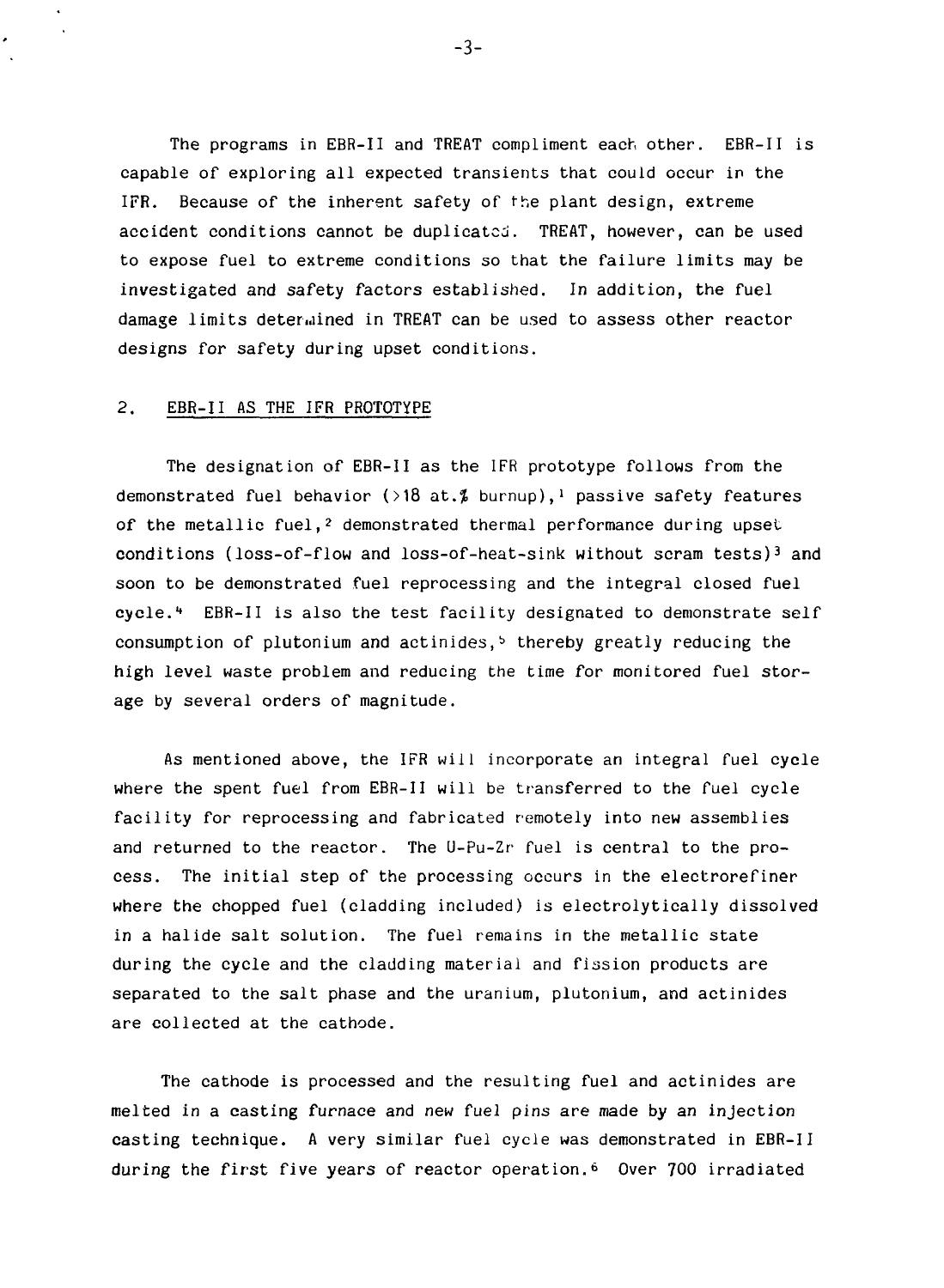assemblies of all types were processed. Of these, 560 were fuel bearing subassemblies, and these were processed to separate the fuel and most of the fission products. This operation produced 34,500 reprocessed fuel elements that were fabricated remotely into 418 subassemblies and returned to the reactor. EBR-II, along with the associated Fuel Cycle Facility, has come full circle and will serve as the prototype and test bed for IFR fuel cycle development and other IFR technologies.

EBR-II has another equally important role for the IFR. This derives from the passive safety features of the concept and promises substantial savings in operations, safety documentation preparation and maintenance, and environmental and radiological impacts. The EBR-II safety documentation is currently being revised to better support the operation as the IFR prototype and to reflect the advantages of the IFR in areas of safety, health, and the environment. Also, work is ongoing to investigate and demonstrate the operational safety features of the IFR that result in savings in operations. This promises innovative approaches to such issues as number of operations personnel, training requirements for emergency response, automation of control and procedural functions, and reduced maintenance requirements due to fewer safety grade systems and components.

#### 3. METAL FUEL DEVELOPMENT IN EBR-II

EBR-II has been employed as a test bed for LMR fuel irradiations since the late 1960's. This use had included developments of the reference mixed-oxide fuel, plus designs for the Fast Flux Test Facility and the Clinch River Breeder Reactor, as well as advanced fuels to promote breeding in the form of sodium-bonded and gas-bonded carbides and nitrides. The improvements that have been steadily made in the performance of sodium-bonded U-metal driver fuel of EBR-II, over more than 25 years of operation, have also laid the basis for the fuel design employed in the IFR concept, which is now the focus for **LMR** development in the U.S.

-4-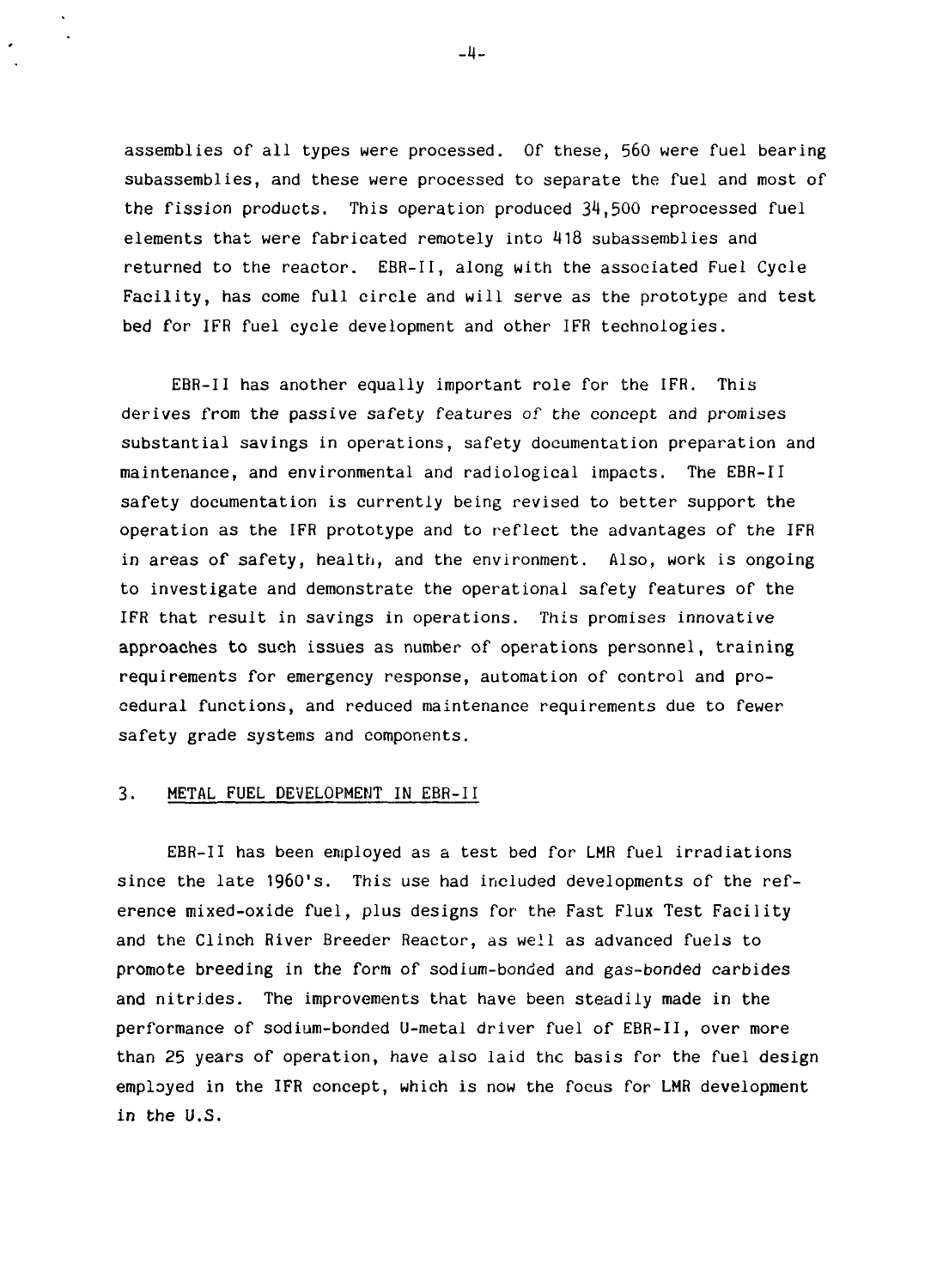Safety and operability issues related to metal fuel are associated with the irradiation behavior and potential for fuel failure and fault propagation, and the behavior of the fuel under breached conditions.

Metallic fuel has been studied in EBR-II since reactor startup, with the last five years devoted to development of  $U-xPu-10Zr$  (x = 0 to 19 wt %) fuel for the IFR concept. Experience has shown, that with the specified design parameters, fuel expansion and fractional gas release are predictable and manageable with no appreciable fuel/cladding mechanical interaction. Tests have been done to extend the burnup of the U-Pu-Zr fuel to greater than 18 at. $\sharp$ .<sup>1</sup> The design provides for a 73 $\sharp$ planar smear density, a fuel to plenum ratio of one, a cladding outside diameter of 0.584 cm (0.23 in.), a wall thickness of 0.0381 cm (0.015 in.) and a D9 cladding material. Tests have also been done with advanced alloys such as HT9. A key feature of the metal fuel is its ability to expand and remain compliant at operating temperatures. At about 1 to 2 at. $\sharp$  burnup, the fuel expands to the cladding because of the large volume of entrained fission gas. Above 2% burnup, the gas bubbles interconnect and the gaseous fission products are released to the plenum. It is these features that allow high burnups without cladding failure. The effect of increasing Pu content is to reduce the axial fuel elongation as a function of burnup. This is believed to be due in part to fuel slug cracking during free swelling below 2% burnup.

The irradiation program, as well as out-of-reactor tests and analyses are also directed to further the understanding of IFR fuel performance during off-normal conditions. A key question is the fuel performance during steady-state operation following cladding breach. Run-Beyond-Cladding-Breach (RBCB) tests have been done on different ternary alloy fuels with various cladding types. Test pins with burnup in the range of 3 to 12 at.<sup> $\sharp$ </sup> have been prethinned and irradiated in the reactor to breach and beyond. In all cases the results have been benign, demonstrating the safe operation with failed fuel and the lack of failure propagation. A test pin of U-19Pu-10Zr was irradiated for 233 days beyond breach with no adverse consequences to reactor safety or operation.<sup>7</sup>

-5-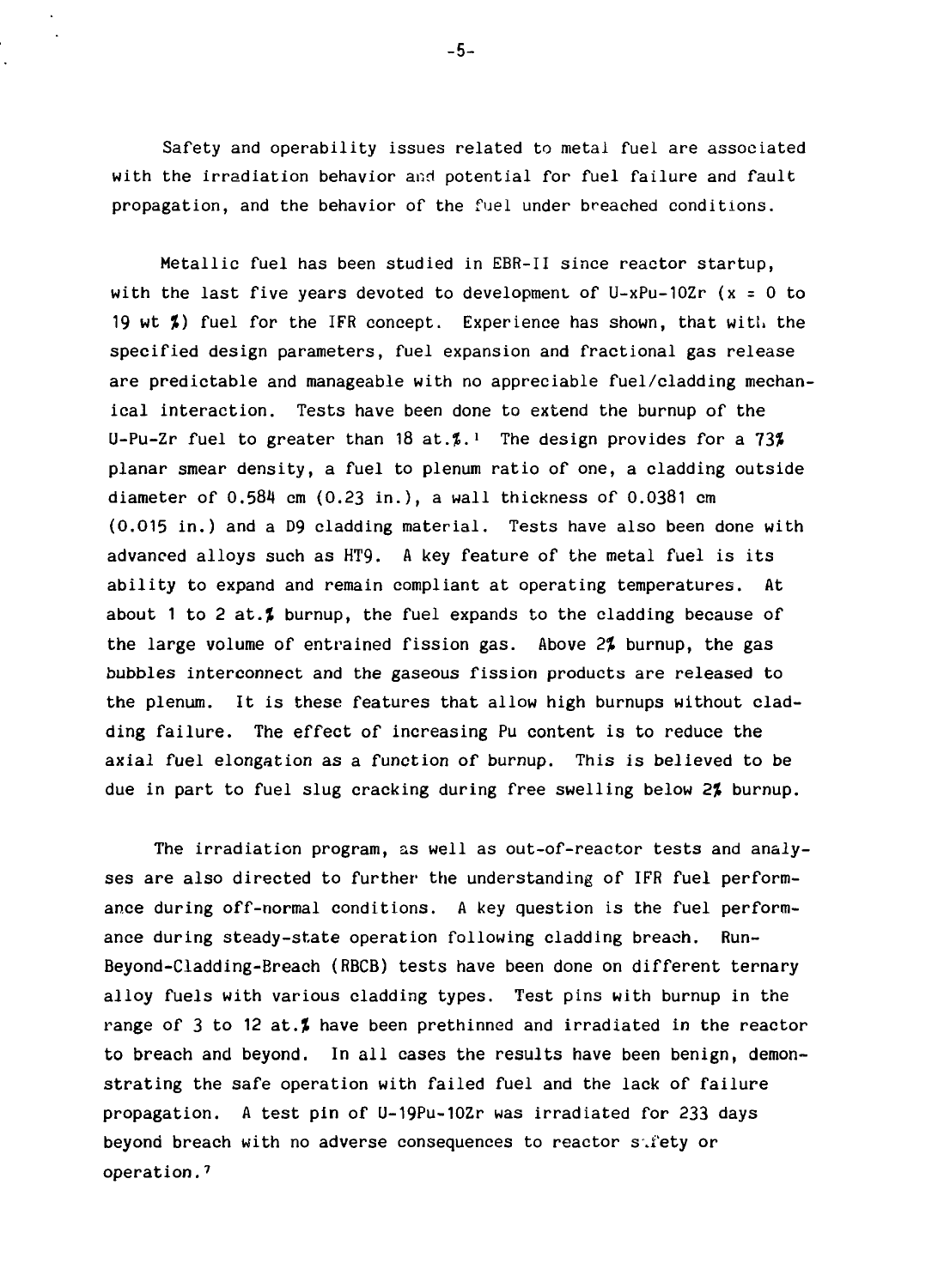A major concern of metal fuel is the potential for liquid phase penetration of the cladding at temperatures at or above the eutectic temperature of the fuel and cladding. This temperature varies with fuel and cladding type and has been determined to be greater than 700°C for all fuel and cladding combinations. Out-of-reactor tests have shown limited and very low penetration rates at the temperature of formation of the initial phase.<sup>8</sup> At higher temperatures, the penetration rate is much faster; a test pin (U-19Pu-10Zr) heated to 800°C showed a 26% reduction in the cladding thickness after one hour. Since this time at temperature is much greater than typical accident sequences, the safe features of the metal fuel are demonstrated.

This conclusion was verified by EBR-II test XY-22, 9'<sup>10</sup> in which metal fuel of varying burnup was operated at temperatures up to 800°C in a  $61$  element subassembly. The subassembly operated for  $-42$  minutes before failure of a high burnup element. The breach occurred at the fuel restrainer dimple and was due to stress rupture with very limited fuel cladding interaction. The breach location and failure mode agreed well with the pre-test prediction. The remaining elements were reconstituted in another subassembly, and then run-to-cladding-breach and slightly beyond to the end of the reactor run. Actually, two breaches were encountered, one at 10 at.% burnup and the other at 10.2 at.%. Both breaches occurred at the fuel restrainer dimple at the same burnup where previous breaches of this fuel type were experienced. The lower burnup elements were then reconstituted into another test and were irradiated to  $>11$  at.<sup> $\ell$ </sup> without breach. Postirradiation examination of the elements showed no significant fuel/cladding interaction with some fuel restructuring due to the high temperature operation. These tests demonstrated the safe and reliable operation of metal fuel following long-term over-temperature operation and that element lifetime was not shortened.

#### H. PASSIVE SAFETY DEMONSTRATION

During the 1980s, a number of whole plant tests have been conducted in EBR-II, which taken collectively, demonstrate the safe operation of a

-6-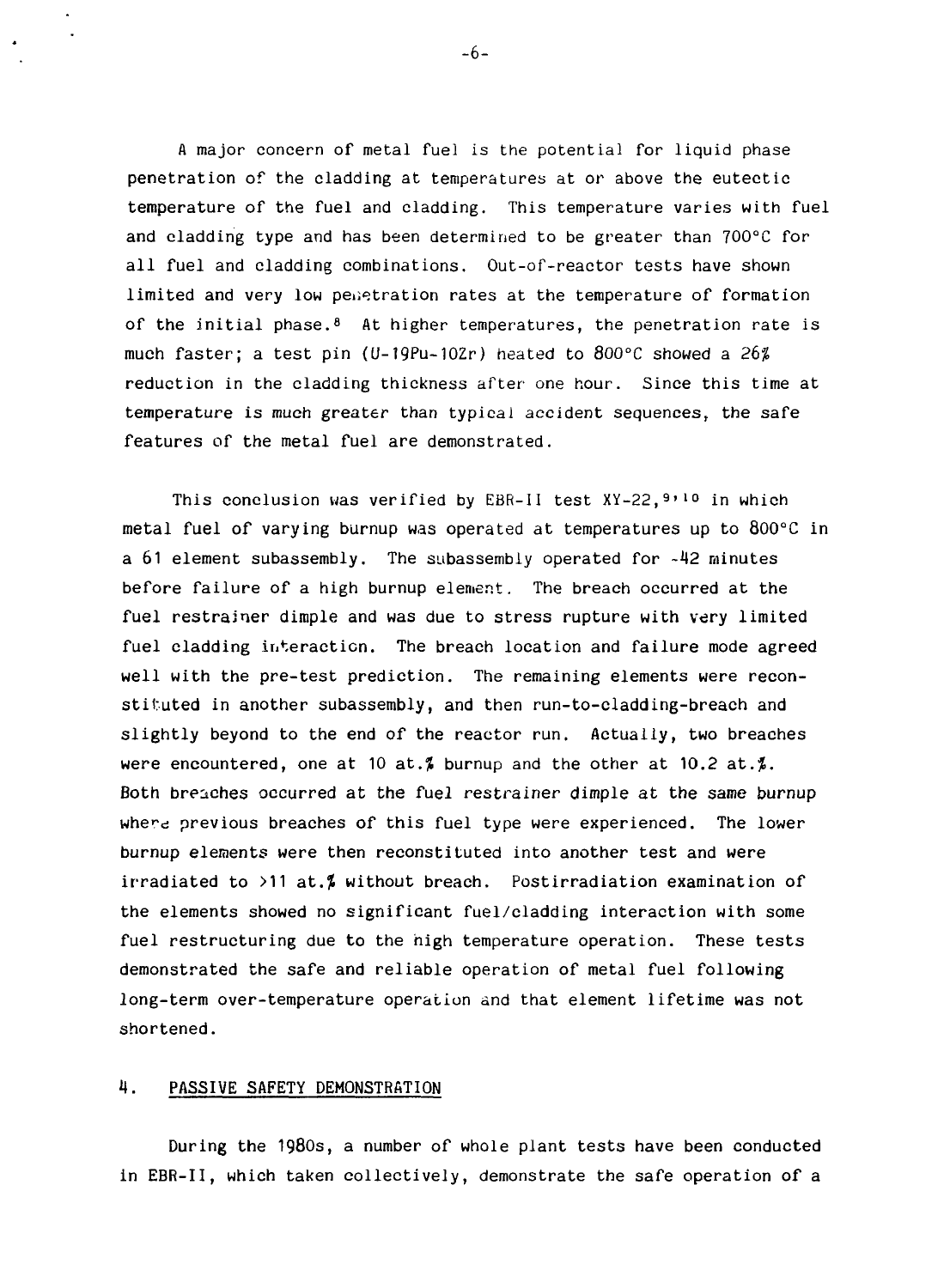metal fueled advanced LMR. Following an early demonstration of natural convective cooling in EBR-II, tests were conducted that led to a demonstration of safe reactor shutdown following a loss of forced cooling and loss of heat sink from full power without scram.<sup>3,11,12</sup> In each case the reactor was shutdown passively by negative feedbacks and transient and equilibrium temperatures were demonstrated by measurement to be below concerns for fuel integrity and reactor safety.

A primary coolant pump run-up test<sup>13</sup> was also conducted to demonstrate passive response to this over-cooling event. Primary flow was increased from 32 to 100% in 20 seconds from an initial power-to-flow ratio of 1.0. Power followed flow and leveled off at about 90%. Thus, the final P/F ratio was less than 1.0 and core exit temperature was less than at the starting point. This was because of the negative fuel temperature coefficient caused by the increased temperature of the fuel. During the experiment, the secondary flow was conservatively controlled to keep the inlet temperature nearly constant. It was also demonstrated by analysis that the power increase would be even less with a control strategy that allowed reactor inlet temperature to increase as a natural consequence of the increase in primary flow. Thus, the transient overpower caused by primary pump runout has been shown by analysis and test to not be a safety problem for EBR-II. This conclusion is also true for metal fuel LMRs.

The results of the whole plant testing and the passive safety demonstration programs have broad implications for safety design and operation of advanced LMRs. For example, these tests have demonstrated the importance of negative feedback reactivity and magnitude of the Doppler Coefficient, the importance of longer flow coastdown times of primary coolant pumps, and the need for detailed overall thermalhydraulic design to enhance natural convective cooling. They have also indirectly suggested reactor designs that emphasize high internal breeding to minimize the burnup swing. In this way, the amount of reactivity vested in control rods is minimized and the problems of rod induced transient overpower accidents are mitigated.

-7-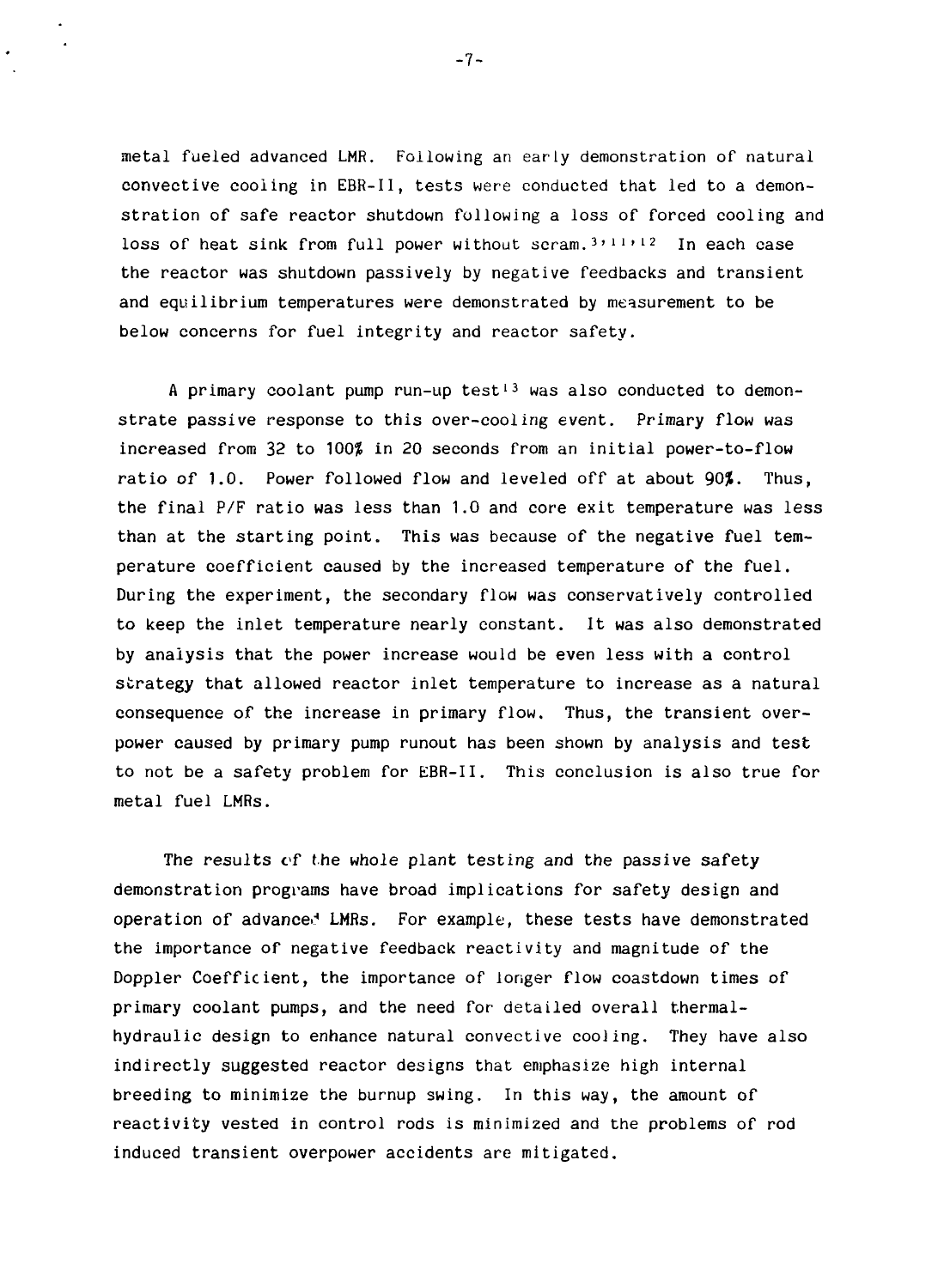These tests also suggest advanced control strategies in which reactor power is controlled over the load following range by either primary system flow, secondary system flow and/or turbine admission valve. The feasibility of these control schemes for metal fueled LMRs has already been demonstrated.<sup>14,15</sup>

### 5. TREAT

TREAT has contributed to LMR safety research since its initial test program in the early 196O's. The earliest tests were directed at investigating metal fuel behavior. These tests were used in support of EBR-II and FERMI. In recent years, LMR research in TREAT has again returned to investigating metal fuel—much improved over early designs that will be used in the IFR. Prior work was directed at oxide fuels intended for use in the Clinch River Breeder Reactor Plant and FFTF.

TREAT is equipped with a fast neutron hodoscope capable of determining fuel motion in an experiment under severe accident conditions. Hence, not only is the failure limit determined, but the failure mode and degree of failure can be observed.

The test series in the early half of the 198O's were conducted with LMR prototype oxide fuel. In the later part of the 1980's, TREAT concentrated on metal fuel tests and a major upgrade to the reactor. In general, experimental vehicles are placed in the center of the reactor in the location that one or two TREAT fuel assemblies would occupy. The usual test assemblies consist either of stagnant capsules, the single pin flowing sodium test loop, or the multiple pin (up to seven) flowing sodium Mark-Ill loop.

## 5.1 Oxide Fuel Test Results (Reference 16)

Severe accident tests were conducted for the UKAEA using the UK design (bottom plenum, annular pellet) mixed-oxide pins previously irradiated in the Prototype Fast Reactor. Tests were performed in stagnant sodium capsules, single pin test loops, and ir Mark-Ill loops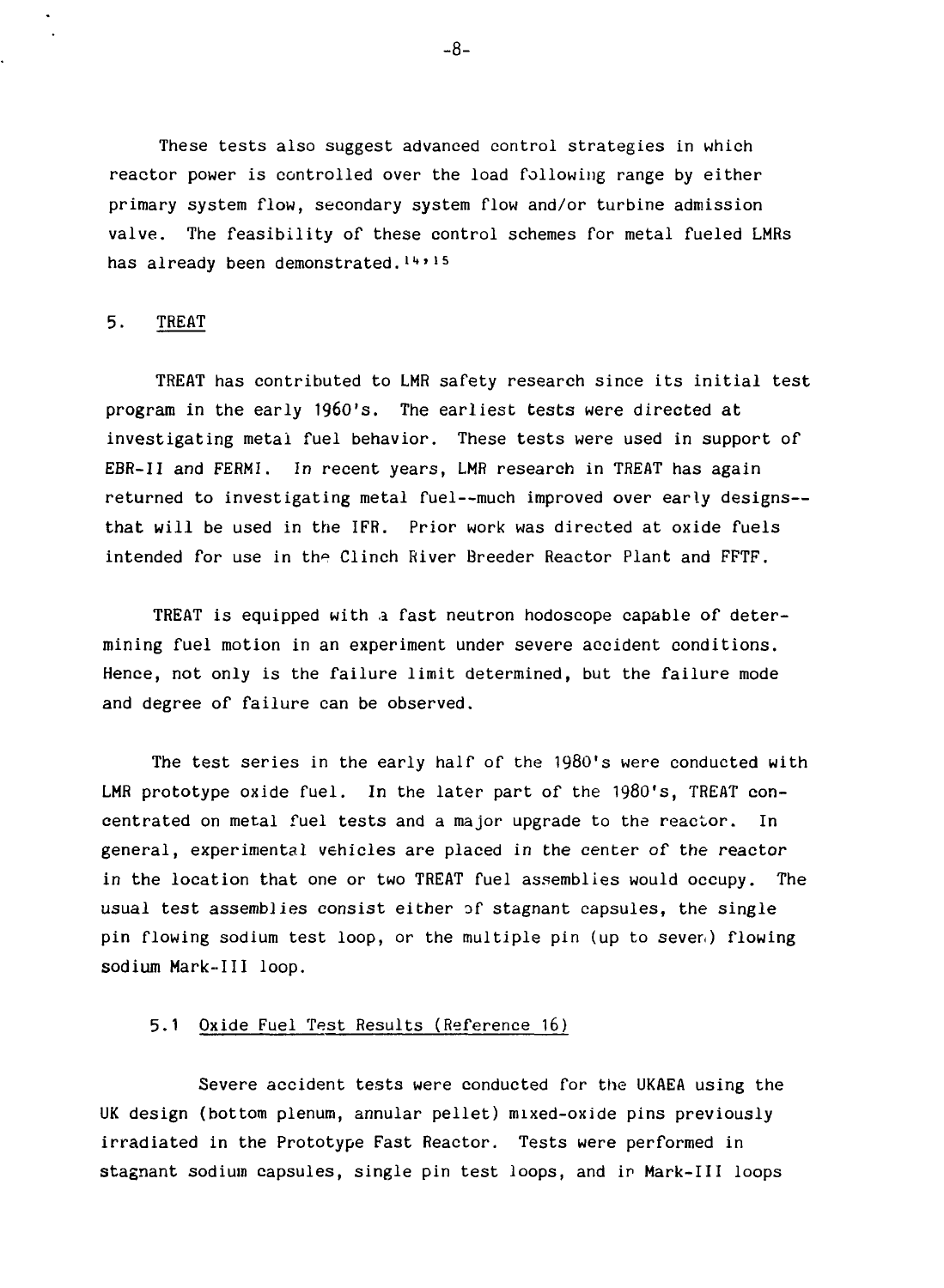with seven pin clusters. The principal tests were Transient Overpower Without Scram with both slow (15 sec) and fast (0.15 sec) period exponential power increases for low, medium, and high initial burnup (up to 9 at. $\sharp$ ) pins. The tests provided data on time and location of fuel motion prior to fuel failure, fuel failure modes, cladding failure, motion of fuel in the coolant channel, and blockage. Pin failures in the slow ramp tests were generally near the top of the fuel and just above the midplane in the fast ramp tests. Typically, blockage formed during fuel pin disruption. Failure was weakly dependent on burnup. In all tests, the reactivity was decreased by the fuel motion.

In support of the U.S. oxide fuel program, pins previously irradiated in FFTF from 2 to 54 MWd/KgM were tested at overpower ramp rates of  $5¢$ /s,  $50¢$ /s, and  $1$ \$/s in flowing sodium. At the slower transient ramp rate, it is necessary to exceed three times nominal power to induce fuel failure. At the intermediate and high rates, exceeding nominal power by eight or nine times did not cause breach. In two tests, where pins were run to failure, the mechanism of failure appeared to be due to stress rupture because of high internal gas pressure combined with reduced cladding strength at higher temperature. Failure occurred in the upper one-third of the pin. Failure in these tests again appeared to be independent of burnup.

Another series of tests to investigate an advanced fuel design featuring larger fuel pellets,  $PuO<sub>2</sub>-UO<sub>2</sub>$  fuel and HT9 cladding, showed an increase in the tolerance to pin failure of 4.5 times normal power for the low ramp rates and 16 times for the medium and high ramp rates. These pins also showed a propensity for fuel motion before failure which would help shut down the reactor. Comparison between pins with and without central voids in the fuel pallets showed those with voids had less transient-induced cladding strain and should therefore have a higher failure threshold.

Tests were also performed to investigate the behavior of molten uranium oxide fuel and cladding material during a simulated transition phase of an LMR hypothetical core disruption accident. The

-9-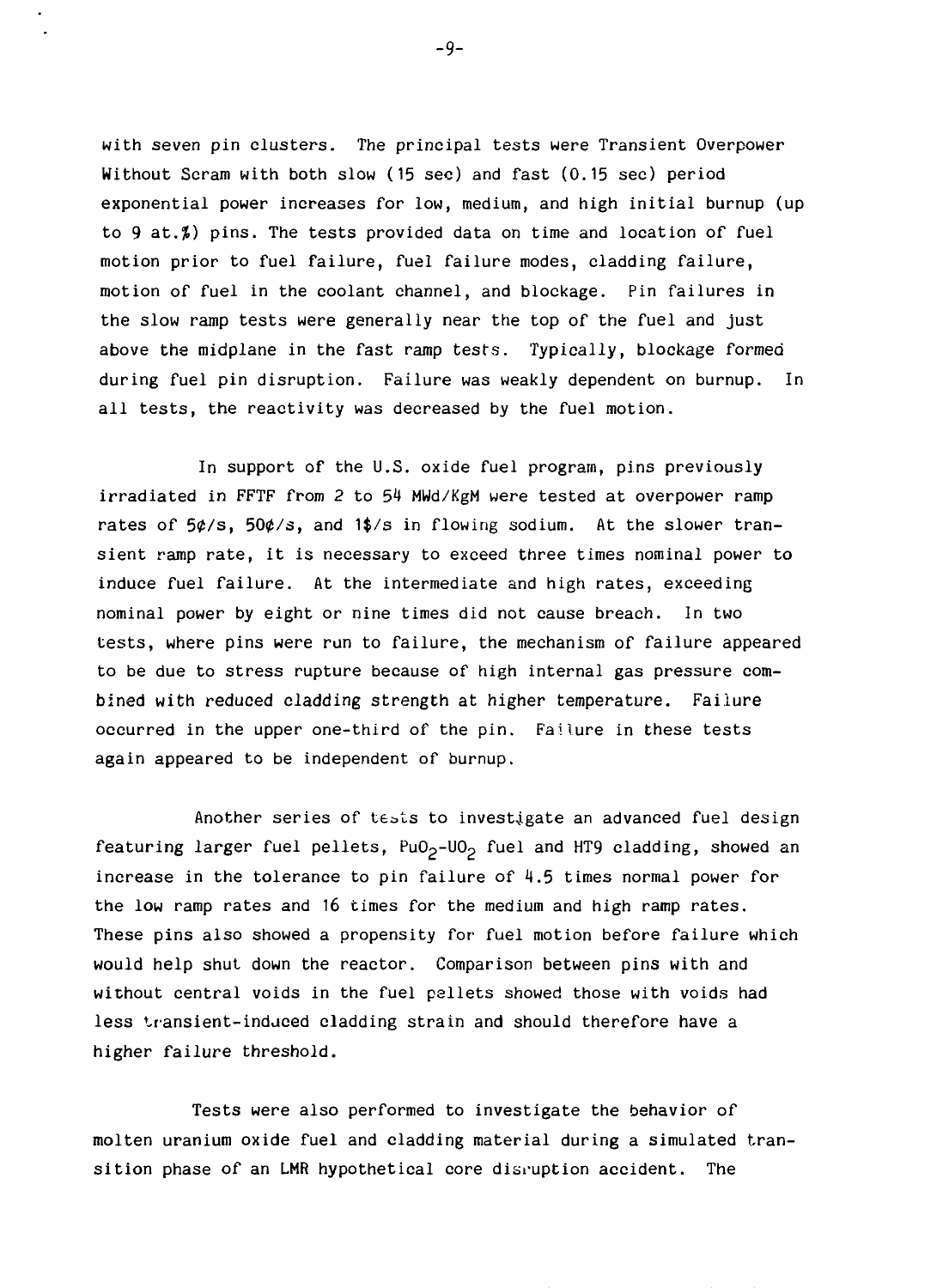e measured the fuel motion and confirmed the ability of analyses to predict the onset of boilup.

### 5.2 Metal Fuel Tests (Reference 16)

Advances in metal fuel design since the early 1960's allowed for higher swelling, higher burnup, and greater margin to failure making much of the early database obsolete. So far, six tests on the new fuel design have been conducted in Mark-Ill flowing sodium loops; more are planned. Anticipated transients without scram in overpower tests have been simulated to observe failure mechanisms and associated pre- and post-failure fuel motion. By using separate flow tubes for each fuel •~od with orificed inlets, the failure behavior of rods with different composition and burnups (from fresh to  $9.8$  at. $\rlap{1}$ ) was examined in each test resulting in fifteen different conditions being investigated in the six tests. All tests were conducted with an overpower exponential ramp on an 8 second period.

Failure was caused by stress rupture of the cladding due to thinning because of fuel cladding interaction. The relative importance of pressure and cladding thinning was found to be a strong function of burnup. At low burnups, it was necessary for peak cladding temperatures to reach a value at which the rate of eutectic formation increased by two or three orders of magnitude for failure to occur. Cladding failure is a function of time at temperature. The austenitic clad fuel failed consistently at  $4.0$  to  $4.4$  times IFR reference power levels. The single pin studied with the new HT9 cladding did not fail at a power level of 4.8 times the nominal power level. Further tests will be necessary to determine the failure threshold of the HT9 clad fuel.

Cladding failure consistently occurred at the top of the fuel column. Nearly all the molten-alloy (about half of the fuel) was expelled through the small breach to be dispersed in the flowing sodium. This behavior in mitigating or preventing a severe accident is considered a basic characteristic of the metal fuel. Prefailure fuel elongation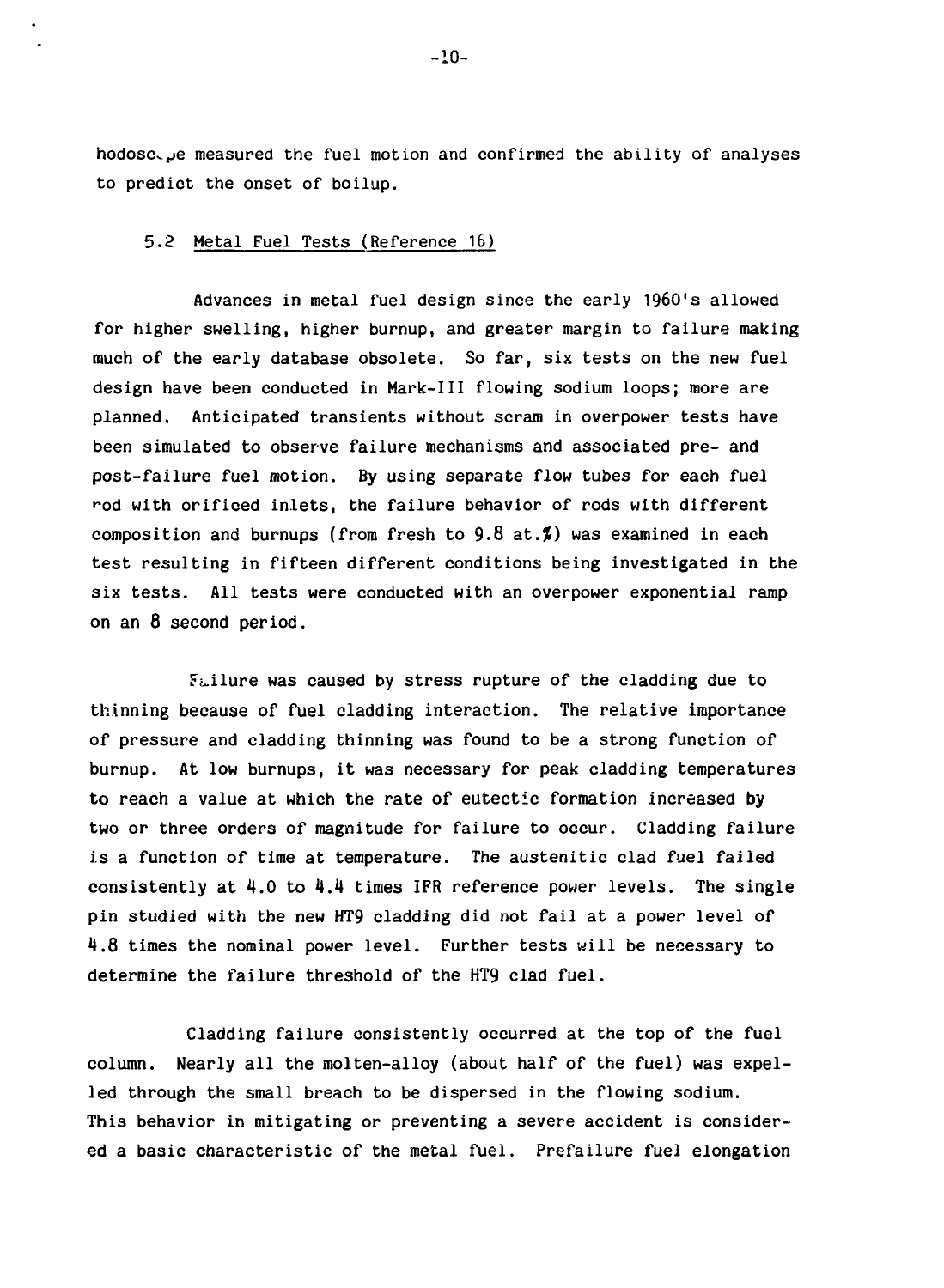was sensitive to fuel composition, preirradiation power level, and burnup. The reference U-Pu-Zr fuel expanded by only 2 to 4 percent.<sup>17</sup>

Additional data will be obtained in future tests on the most promising cladding type (HT9) and higher burnups to match those burnups that have been achieved in EBR-II.<sup>18</sup>

#### 5.3 Computer Code Development

The details of fuel motion and clad failure provided by the hodoscope has assisted in the development and verification of models used for best estimate and safety analysis codes. Reference 16 lists many of the codes which have used the TREAT data to verify internal rod pressure, temperature, time and location of failure, failure mechanisms, elongation of solid fuel, and motion of melted fuel. In addition to the data taken during the test, destructive post irradiation examination as well as nondestructive tomographic imaging is performed for details of relocated fuel and steel, flow tube blockages, and pin displacements.<sup>19</sup> Detailed computer codes such as SAS4A and SASSYS<sup>20</sup> which model fuel swelling, fission gas generation and release, pin pressurization, zirconium migration, fuel cladding contact, cladding strain, fuel chemical interaction, and cladding strain and failure have used the TREAT data to verify models. SAS4A was used to analyze the M7 metal fuel experiment in TREAT covering the complete sequence from fuel heatup and melting through pre- and post-failure fuel motion and fuel failure.<sup>21</sup> Good agreement was obtained between timing, characteristics and magnitude of the key fuel relocation events.

#### 6. CONCLUSIONS

EBR-II and TREAT have, and still are, contributing significantly to LMR safety research. The two reactors have complimentary programs with EBR-II demonstrating the behavior of power reactor prototypes under normal and accident situations £ J TREAT providing information of the behavior of fuel under severe accident (beyond DBA) conditions. Computer codes, such as SASSYS/SAS4A, which are rapidly becoming an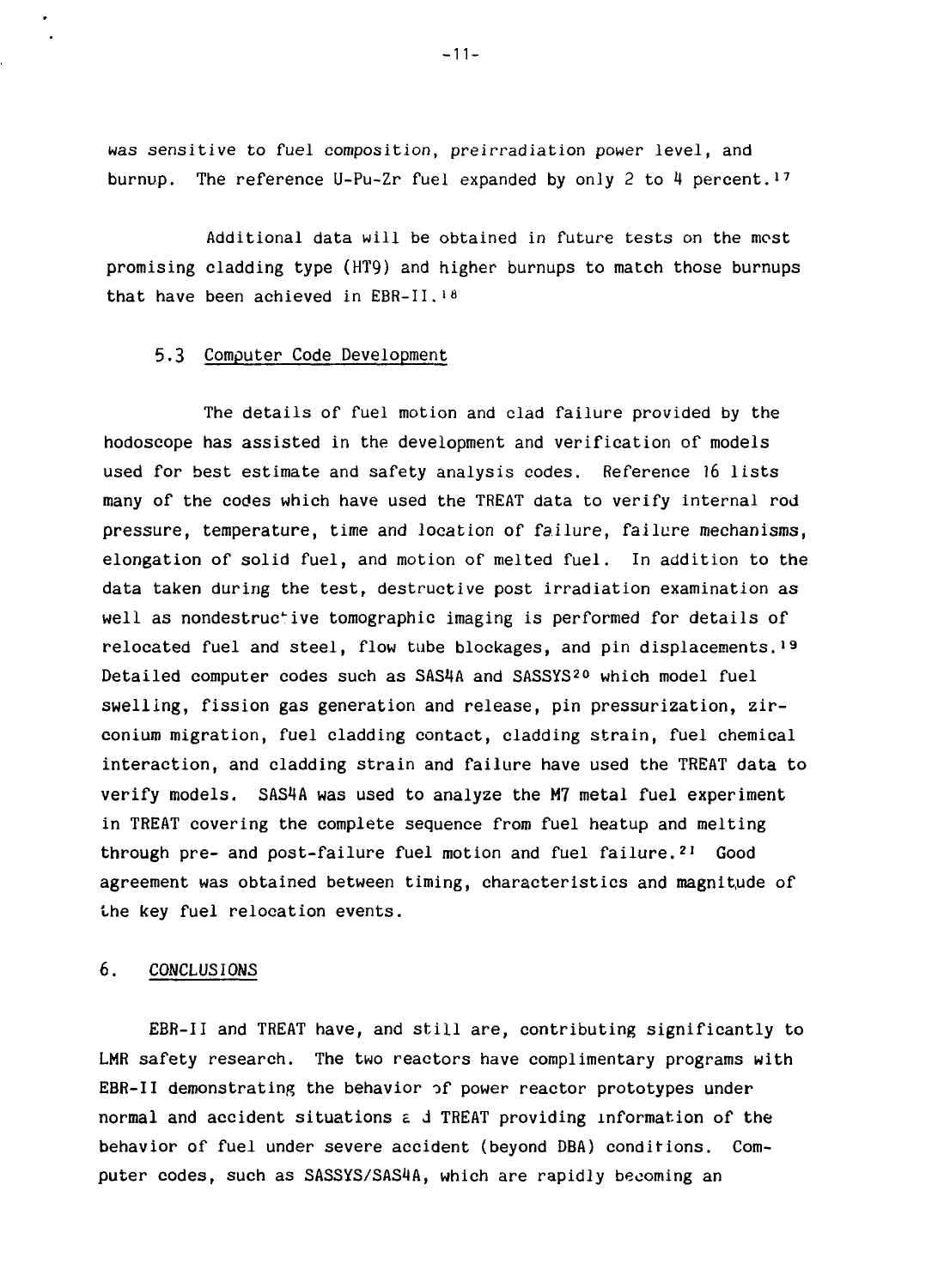$\bullet$  $\ddot{\phantom{a}}$ 

> industry standard, are validated against the data obtained in these two facilities so that the resultant code can be used to predict the behavior of an LMR under all conditions.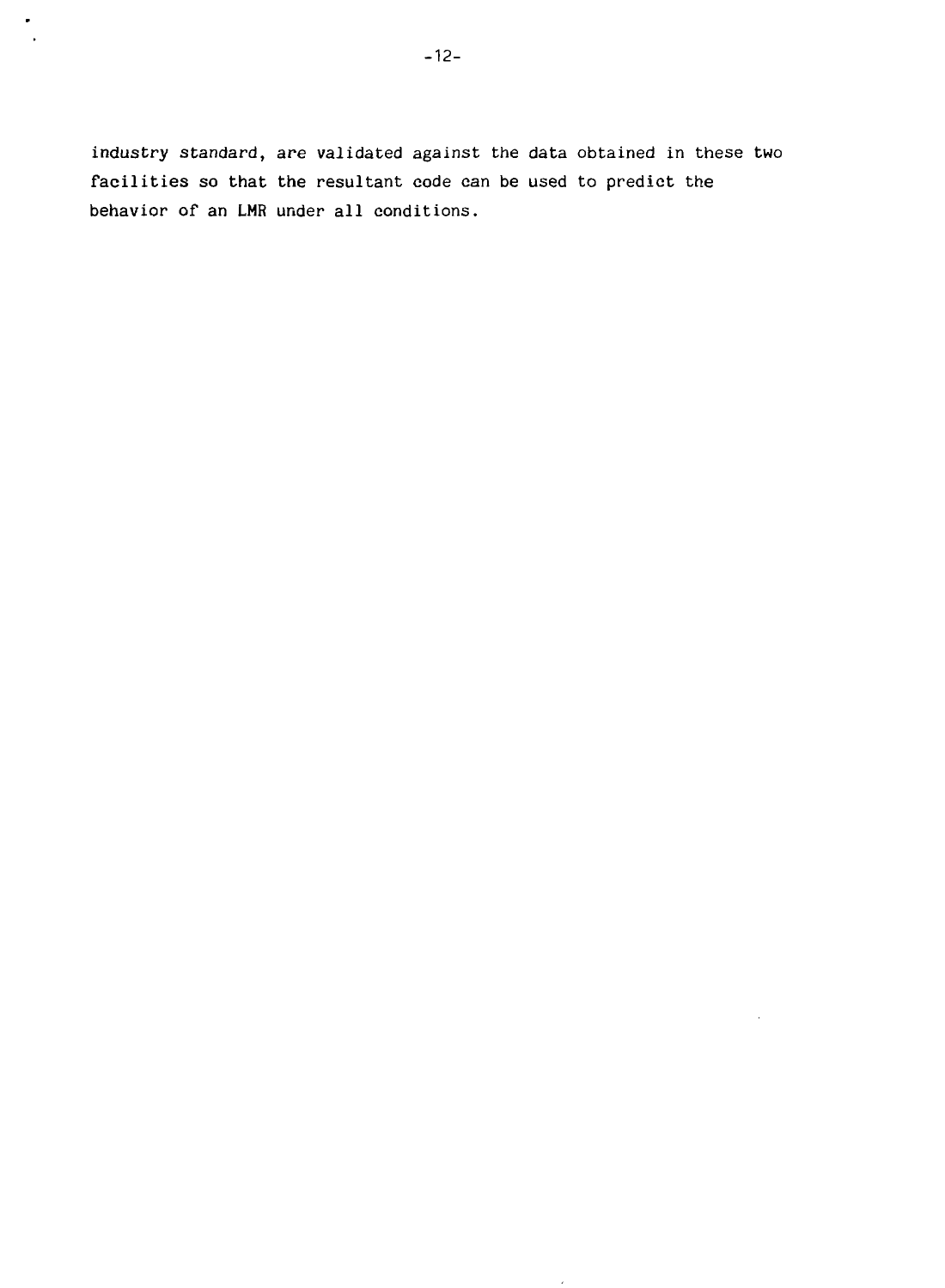#### **REFERENCES**

- 1. R. G. Pahl, R. S. Wisner, M. C. Billone, and G. L. Hofman, "Steady State Irradiation Testing of U-Pu-Zr Fuel to >18% Burnup," Proceedings of the 1990 International Meeting on Fast Reactor-Safety, August 12-16, 1990, Snowbird, UT.
- 2. D. C. Wade and Y. I. Chang, "The Integral Fast Reactor Concept: Physics of Operation and Safety," Nucl. Sci. and Eng., 100, 1988, (pp. 507-524).
- 3. H. P. Planchon, et al., "Implications of the EBR-II Inherent Safety Demonstration Tests," Nucl. Eng. and Design, 101, 1987, (pp. 75-90).
- 4. L. Burris, M. Steindler, and W. Miller, "A Proposed Pyro-metallurgical Process for Rapid Recycle of Discharged Fuel Materials from the Integral Fast Reactor," Proceedings of the Fuel Reprocessing and Waste Management Meeting, Vol. 2, August 26-29, 1984, Jackson, WY, (pp. 2-257).
- 5. D. C. Wade and Y. I. Chang, "The Integral Fast Reactor (IFR) Concept: Physics of Operation and Safety," International Topical Meeting on Advances in Reactor Physics, Mathematics and Computation, April 27-30, 1987, Paris, France, (pp. 311-326).
- 6. C. R. Stevenson, "The EBR-II Fuel Cycle Story," American Nuclear Society, La Grange Park, IL, 1987.
- 7. B. R. Seidel, et al., "Recent Progress in Development of Metal Fuel," Proceedings of the Conference on the Safety Status and Future of Noncommercial Reactors and Irradiation Facilities, September 31 - October 4, 1990, Boise, ID.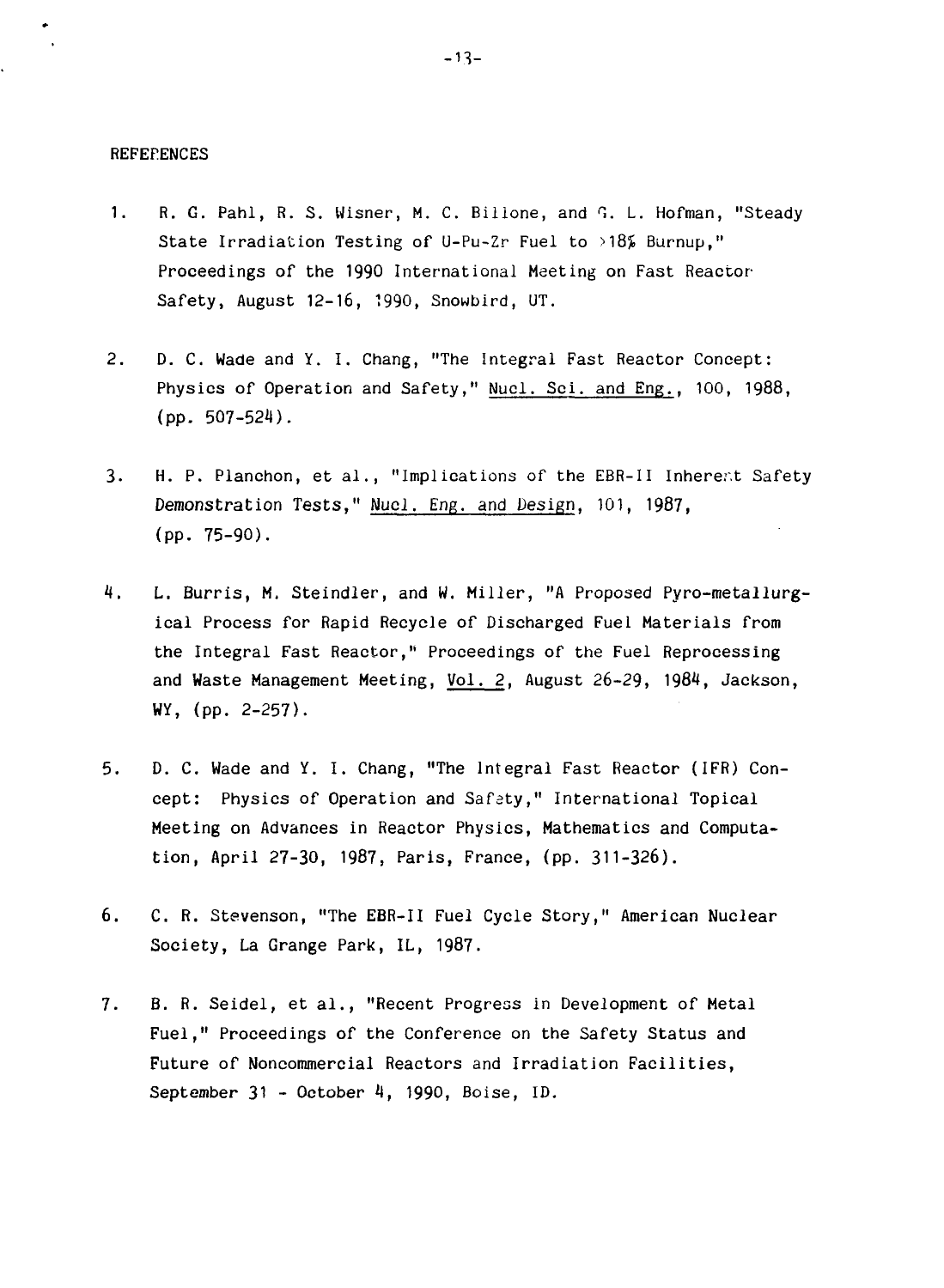- 8. Y, Liu, el al., "Whole-Pin Furnace System: An Experimental Facility for Studying Irradiated Fuel Pin Behavior Under Potential Reactor Accident Conditions," Proceedings of the 1990 International Meeting on Fast Reactor Safety, August 12-16, 1990, Snowbird, UT.
- 9. C. E. Lahm, J. F. Koenig, and B. R. Seidel, "Consequences of Metallic Fuel-Cladding Liquid Phase Attack on Fuel Element Lifetime During Over-temperature Transients," Proceedings of the 1990 International Meeting on Fast Reactor Safety, August 12-16, 1990, Snowbird, UT.
- 10. W. K. Lento, et al., "Safety Analysis for the Loss-of-Flow and Loss-of-Heat Sink Tests Without Scram," Nuc. Eng. and Design, Vol. 101. No. 1, 1987.
- 11. D. Mohr, et al., "Loss-of-Primary-Without-Scram Tests: Pretest Predictions and Preliminary Test Results," Nucl. Eng. and Design, Vol. 101, No. 1, 1987 (pp. 45-56).
- 12. E. E. Feldman, et al., "EBR-II Unprotected Loss-of-Heat-Sink Predictions and Preliminary Test Results," ibid (pp. 57-66).
- 13. W. K. Lento, E. M. Dean, and R. M. Fryer, "Reactor Safety Implications of Pump Run-Up Tests in EBR-II," Nucl. Eng. and Design, Vol. 110, 1988, (pp. 47-53).
- 14. L. K. Chang, et al., "Demonstration of EBR-II Power Maneuvers Without Control Rod Movement," Proceedings of the International Topical Meeting on Safety of Next Generation Power Reactors, Seattle, WA, 1987, (pp. 394-401).
- 15. J. I. Sackett, et al., "EBR-II Test Programs," Proceedings of the 1990 International Meeting on Fast Reactor Safety, August 12-16, 1990, Snowbird, UT.